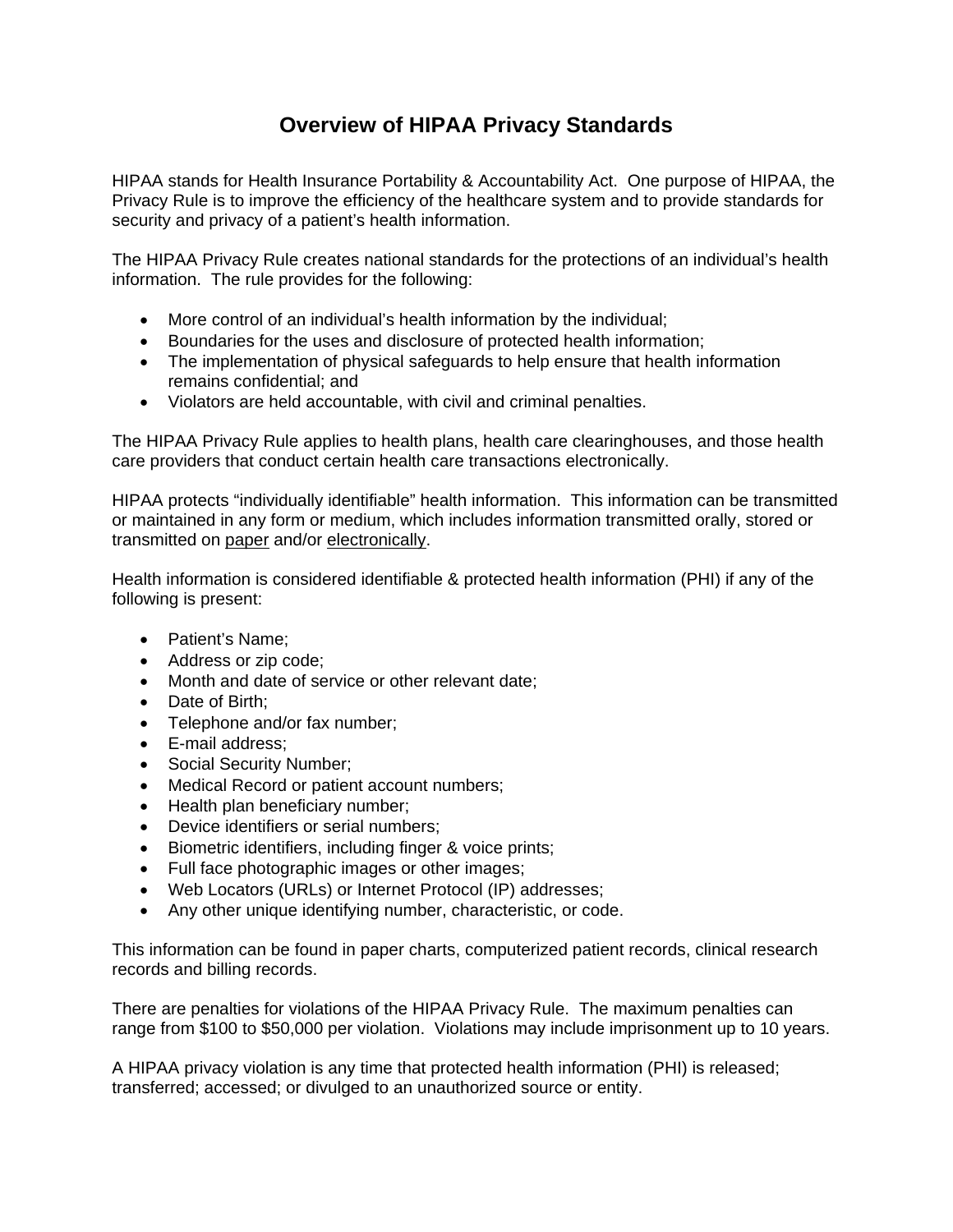A patient must give a healthcare provider authorization before the provider can disclose (release) protected health information to others. However, the provider can disclose information without an authorization for the following reasons:

1. Treatment of the individual;

Treatment includes the management of healthcare and related services by one or more healthcare providers; including the coordination with a third party; consultations; or the referral of a patient from one provider to another.

- 2. To obtain payment for services rendered by the provider; and/or
- 3. To carry out healthcare operations.

Examples of healthcare operations:

- Utilization Review activities;
- Compliance activities:
- Internal Auditing activities; and
- Performance Improvement activities.

The following are examples of what is allowed under HIPAA:

- Healthcare staff may orally coordinate services at the hospital nursing stations.
- Nurses or other healthcare providers may discuss a patient's condition over the phone with the patient, a provider or a family member as designated by the patient or responsible for the patient's care.
- A healthcare provider may discuss lab test results with a patient or other provider in a joint treatment area.
- The Healthcare provider may discuss a patient's condition during training rounds.

The healthcare provider is protected against certain incidental uses and disclosures as long as they have applied reasonable:

- Administrative:
- Technical: and
- Physical safeguards.

Examples of incidental disclosures:

- An unauthorized person overhears a confidential communication between providers.
- Discussion of lab results with a patient or other provider in a semi-private room.
- Disclosure to other patients in a waiting room of the identity of the person whose name is called.

Examples of HIPAA violations:

- A medical record is left open, displayed or accessible to unauthorized personnel.
- Using a white board to display patient name and diagnosis.
- A nurse viewing the lab results of a patient for which he/she has no direct involvement in the patient's care.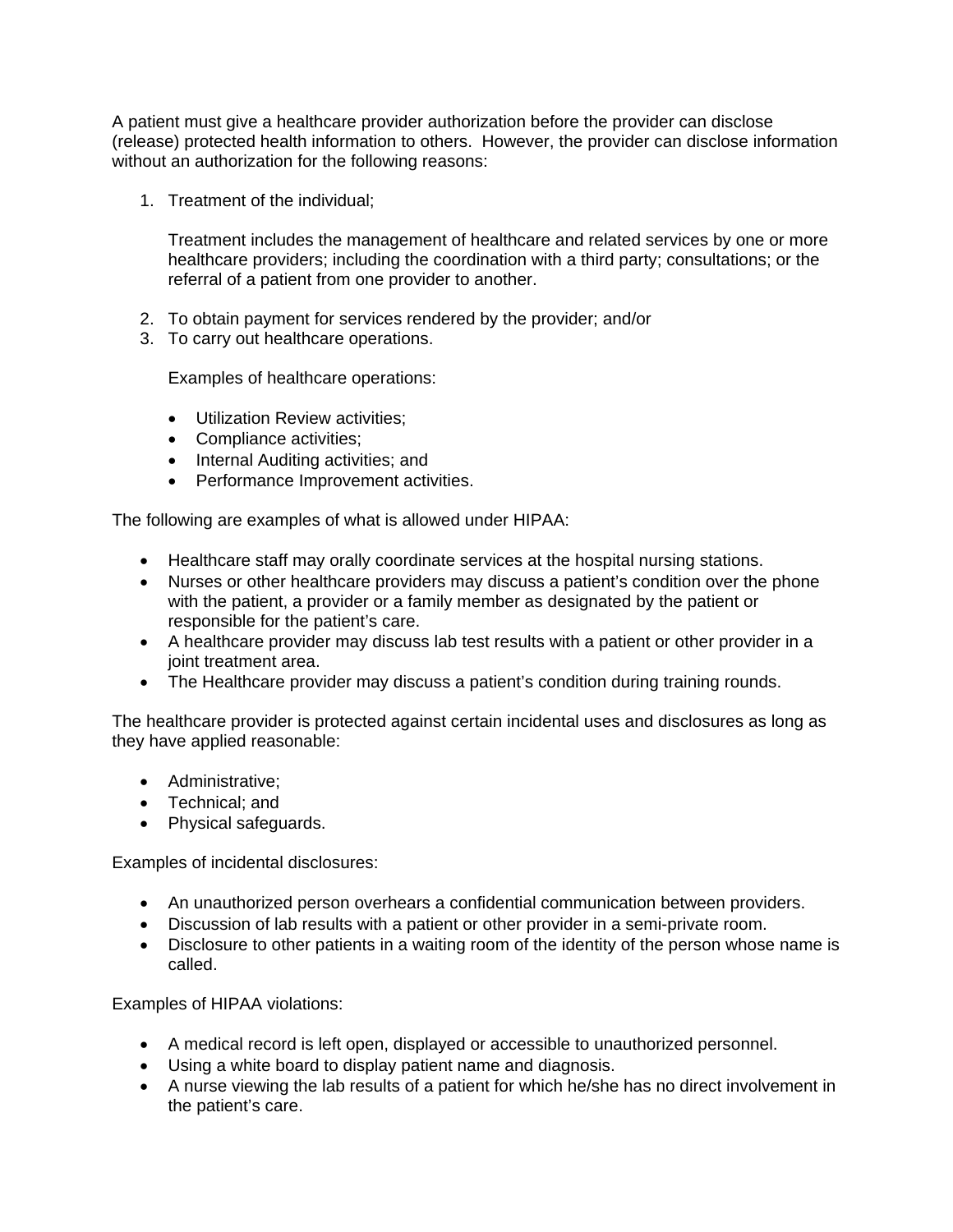Providers can make disclosures, other than those previously listed, only if the patient signs an authorization. Authorizations, sometimes referred to as a consent to release, must contain certain information before the provider can disclose the PHI.

The following are the required elements which must be present on an authorization before the information can be released:

- 1. A description of the information to be disclosed this description should be specific enough so the provider understands what information can be released;
- 2. The identification of the persons authorized to make the disclosure; In other words, the authorization should specify the name of the physician, physician group, or facility that is being authorized to disclose the information.
- 3. The identification of the persons or organization to whom the provider is authorized to make the disclosure. This could be a law firm, an insurance company, a patient's family member, etc.;
- 4. A description of each purpose of the release;
- 5. An expiration date or event;
- 6. The individual's signature and date; and
- 7. If signed by a personal representative, a description of his or her authority to act for the individual.

Additionally, the following required statements must be present on an authorization before information can be released:

- 1. A statement of the individual's right to revoke the authorization in writing and the exceptions to the right to revoke, together with a description of the how the individual may revoke the authorization.
- 2. Treatment, payment, enrollment, or eligibility for benefits may not be conditioned on obtaining the authorization if such conditioning is prohibited by the Privacy Rule, or if conditioning is permitted, a statement about the consequences of refusing to sign the authorization.
- 3. A statement that information used or disclosed pursuant to the authorization may be subject to re-disclosure by the recipient and may no longer be protected by this rule.

The patient also has many rights under HIPAA concerning their PHI (Protected Health Information). They include:

- The right to a Notice of Privacy Practices;
- The right to access and copy their PHI;
- The right to request an accounting of disclosures;
- The right to request amendments to their PHI;
- The right to request restrictions;
- The right to request how we communicate with them; and
- The right to receive notification if their information is breached.

The following are disclosures that are required by Law:

- Disclosures about victims of abuse:
- Disclosures for judicial proceedings; and
- Disclosures for Law Enforcement purposes.